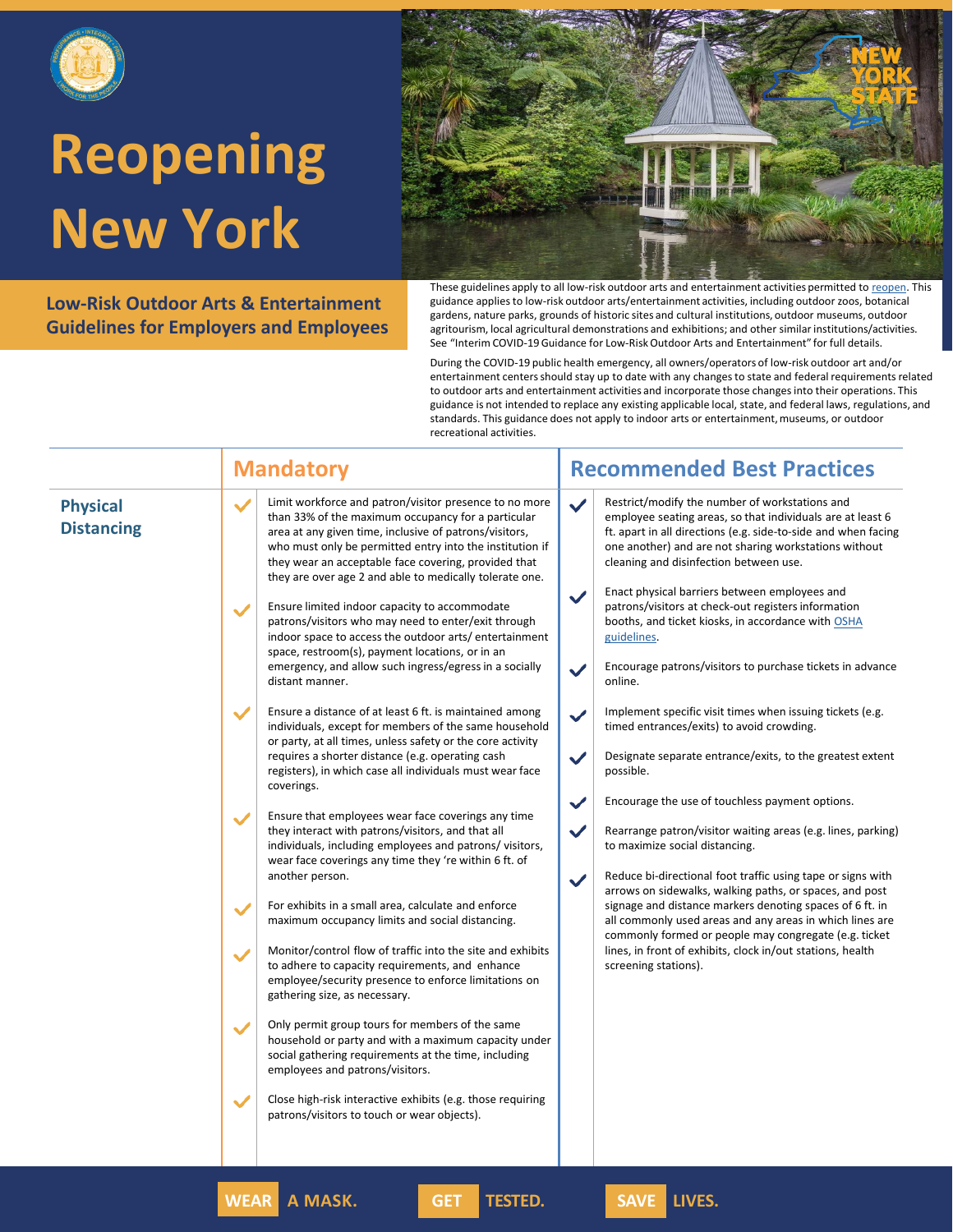

**Low-Risk Outdoor Arts & Entertainment Guidelines for Employers and Employees**

These guidelines apply to all low-risk outdoor arts and entertainment activities permitted to [reopen.](https://forward.ny.gov/) This guidance applies to low-risk outdoor arts/entertainment activities, including outdoor zoos, botanical gardens, nature parks, grounds of historic sites and cultural institutions, outdoor museums, outdoor agritourism, local agricultural demonstrations and exhibitions; and other similar institutions/activities. See "Interim COVID-19 Guidance for Low-Risk Outdoor Arts and Entertainment" for full details.

During the COVID-19 public health emergency, all owners/operators of low-risk outdoor art and/or entertainment centers should stay up to date with any changes to state and federal requirements related to outdoor arts and entertainment activities and incorporate those changes into their operations. This guidance is not intended to replace any existing applicable local, state, and federal laws, regulations, and standards. This guidance does not apply to indoor arts or entertainment, museums, or outdoor recreational activities.

|                                                  | <b>Mandatory</b>                                                                                                                                                                                                                                                                                                                                                                                | <b>Recommended Best Practices</b> |
|--------------------------------------------------|-------------------------------------------------------------------------------------------------------------------------------------------------------------------------------------------------------------------------------------------------------------------------------------------------------------------------------------------------------------------------------------------------|-----------------------------------|
| <b>Physical</b><br><b>Distancing</b><br>(cont'd) | Close children's play areas or exhibits with play<br>$\checkmark$<br>equipment, unless such areas/exhibits can be cleaned,<br>disinfected, and sanitized between each child using the<br>area/equipment who is not a member of the same<br>household or party.                                                                                                                                  |                                   |
|                                                  | Move any picnic areas and benches 6 ft. apart or close<br>$\checkmark$<br>them if they can't be moved.                                                                                                                                                                                                                                                                                          |                                   |
|                                                  | Operate in accordance with industry-specific DOH<br>$\checkmark$<br>guidelines where appropriate.                                                                                                                                                                                                                                                                                               |                                   |
| <b>Protective</b><br><b>Equipment</b>            | Ensure patrons/visitors are only permitted entry into<br>$\checkmark$<br>the institution if they wear an acceptable face covering;<br>provided they are over age 2 and able to medically<br>tolerate one.                                                                                                                                                                                       |                                   |
|                                                  | Ensure patrons/visitors wear face coverings whenever<br>$\checkmark$<br>they are in common areas or scenarios where it may be<br>difficult to maintain 6 ft. of distance (e.g. entering/<br>leaving the facility, traversing an enclosed small exhibit,<br>interacting with employees) and whenever they are<br>within 6 ft. of individuals who are not members of their<br>household or party. |                                   |
|                                                  | Ensure that any time employees come within six feet of<br>$\checkmark$<br>another person, acceptable face coverings are worn.<br>Employees must be prepared to don a face covering if<br>another person unexpectedly comes within 6 ft.<br>Employees also must wear face coverings any time they<br>$\checkmark$<br>interact with patrons/visitors.                                             |                                   |
|                                                  | $\checkmark$<br>Provide employees with an acceptable face covering at<br>no-cost to the employee and have an adequate supply<br>of coverings in case of need for replacement.                                                                                                                                                                                                                   |                                   |
|                                                  | $\checkmark$<br>Acceptable face coverings include but are not limited to<br>cloth (e.g. homemade sewn, quick cut, bandana),<br>surgical masks, and face shields.                                                                                                                                                                                                                                |                                   |
|                                                  | $\checkmark$<br>Clean, replace, and prohibit sharing of face coverings.<br>Consult CDC guidance for information on PPE, as well as<br>instructions on use and cleaning.                                                                                                                                                                                                                         |                                   |
|                                                  |                                                                                                                                                                                                                                                                                                                                                                                                 |                                   |

**WEAR A MASK. GET TESTED. SAVE LIVES.**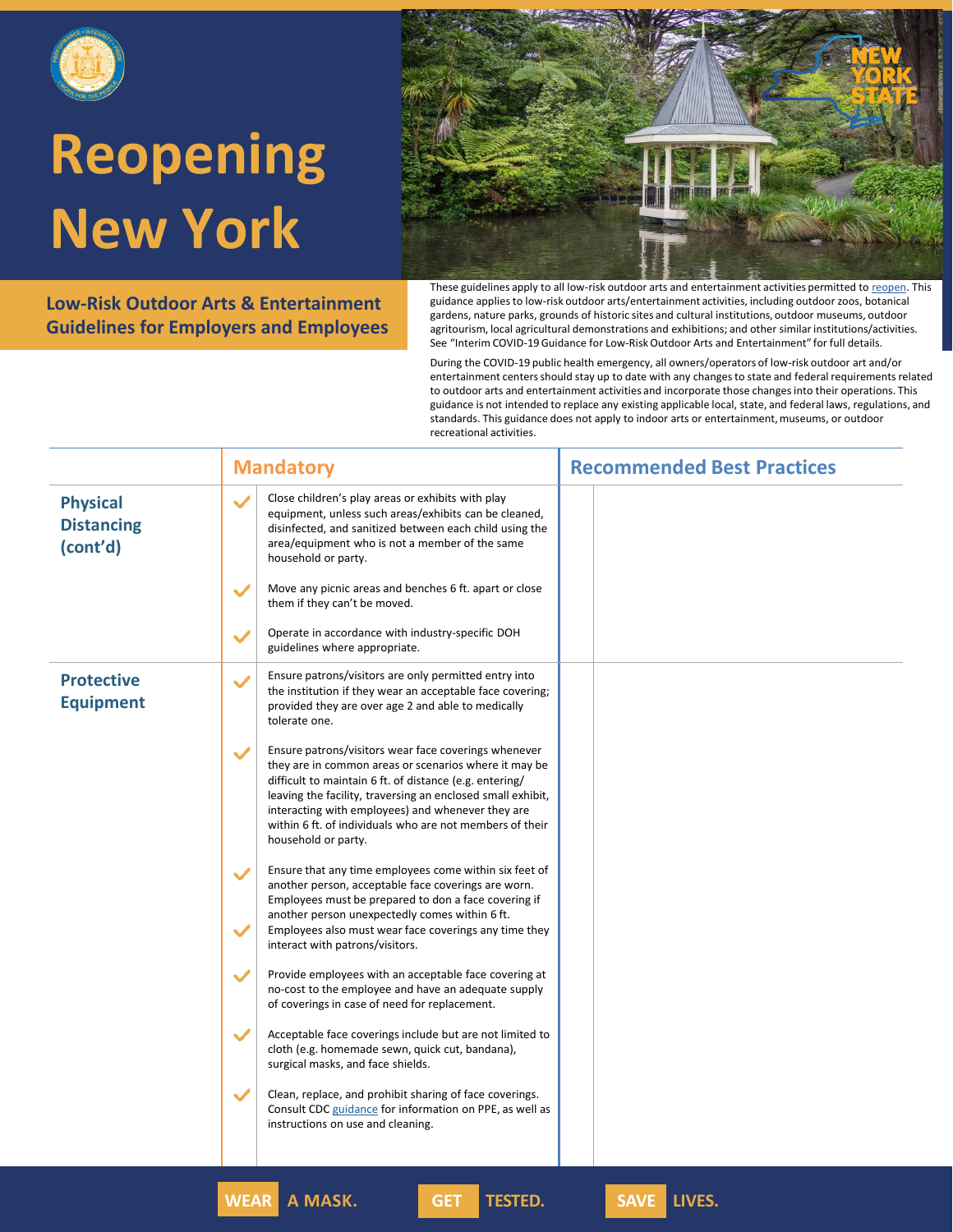

**Low-Risk Outdoor Arts & Entertainment Guidelines for Employers and Employees**

These guidelines apply to all low-risk outdoor arts and entertainment activities permitted to [reopen.](https://forward.ny.gov/) This guidance applies to low-risk outdoor arts/entertainment activities, including outdoor zoos, botanical gardens, nature parks, grounds of historic sites and cultural institutions, outdoor museums, outdoor agritourism, local agricultural demonstrations and exhibitions; and other similar institutions/activities. See "Interim COVID-19 Guidance for Low-Risk Outdoor Arts and Entertainment" for full details.

During the COVID-19 public health emergency, all owners/operators of low-risk outdoor art and/or entertainment centers should stay up to date with any changes to state and federal requirements related to outdoor arts and entertainment activities and incorporate those changes into their operations. This guidance is not intended to replace any existing applicable local, state, and federal laws, regulations, and standards. This guidance does not apply to indoor arts or entertainment, museums, or outdoor recreational activities.

|                                                   | <b>Mandatory</b>                                                                                                                                                                                                                                                                                                                                                                                                                                                 | <b>Recommended Best Practices</b>                                                                                                                                                                                                                   |
|---------------------------------------------------|------------------------------------------------------------------------------------------------------------------------------------------------------------------------------------------------------------------------------------------------------------------------------------------------------------------------------------------------------------------------------------------------------------------------------------------------------------------|-----------------------------------------------------------------------------------------------------------------------------------------------------------------------------------------------------------------------------------------------------|
| <b>Protective</b><br><b>Equipment</b><br>(cont'd) | $\checkmark$<br>Limit the sharing of objects among employees, as well<br>as the touching of shared surfaces; or, require<br>employees to wear gloves (trade-appropriate or<br>medical) when in contact with shared objects or<br>frequently touched surfaces; or, require employees to<br>perform hand hygiene before and after contact.                                                                                                                         |                                                                                                                                                                                                                                                     |
| <b>Hygiene, Cleaning,</b><br>and Disinfection     | $\checkmark$<br>Adhere to hygiene, cleaning, and disinfection<br>requirements from the Centers for Disease Control and<br>Prevention (CDC) and Department of Health (DOH) and<br>maintain logs on site that document date, time, and<br>scope of cleaning and disinfection.                                                                                                                                                                                      | Provide single-use maps, pamphlets guides to<br>$\checkmark$<br>patrons/visitors, if such items are used.<br>Make maps, pamphlets, guides, etc. available digitally to<br>$\checkmark$<br>be viewed on personal electronic devices, as practicable. |
|                                                   | Provide and maintain hand hygiene stations on site,<br>$\checkmark$<br>including handwashing with soap, running warm water,<br>and disposable paper towels, as well as an alcohol-<br>based hand sanitizer containing 60% or more alcohol for<br>areas where handwashing is not available/practical.                                                                                                                                                             |                                                                                                                                                                                                                                                     |
|                                                   | Make hand sanitizer available throughout common<br>$\checkmark$<br>areas (e.g. near exhibits).                                                                                                                                                                                                                                                                                                                                                                   |                                                                                                                                                                                                                                                     |
|                                                   | Conduct regular cleaning and disinfection of the site<br>$\checkmark$<br>and more frequent cleaning and disinfection for high-<br>risk areas used by many individuals and for frequently<br>touched areas. Use Department of Environmental<br>Conservation (DEC) products identified by the<br>Environmental Protection Agency (EPA) as effective<br>against COVID-19.                                                                                           |                                                                                                                                                                                                                                                     |
|                                                   | Discontinue headsets/equipment loaned/rented to<br>$\checkmark$<br>patrons/visitors unless they can be properly disinfected<br>after each use.                                                                                                                                                                                                                                                                                                                   |                                                                                                                                                                                                                                                     |
|                                                   | If single-use maps are not provided, ensure they are<br>$\checkmark$<br>cleaned and disinfected after every use.                                                                                                                                                                                                                                                                                                                                                 |                                                                                                                                                                                                                                                     |
|                                                   | $\checkmark$<br>Provide for cleaning and disinfection of exposed areas<br>in the event an individual is confirmed to have COVID-<br>19, with such cleaning and disinfection to include, at a<br>minimum, all heavy transit areas and high-touch<br>surfaces (e.g. badge scanners, restrooms, handrails,<br>door handles, vending machines, communal coffee<br>stations). Follow CDC guidelines on cleaning your facility<br>after a suspected or confirmed case. |                                                                                                                                                                                                                                                     |
|                                                   | <b>WEAR</b><br>A MASK.<br><b>TESTED.</b><br><b>GET</b>                                                                                                                                                                                                                                                                                                                                                                                                           | SAVE LIVES.                                                                                                                                                                                                                                         |